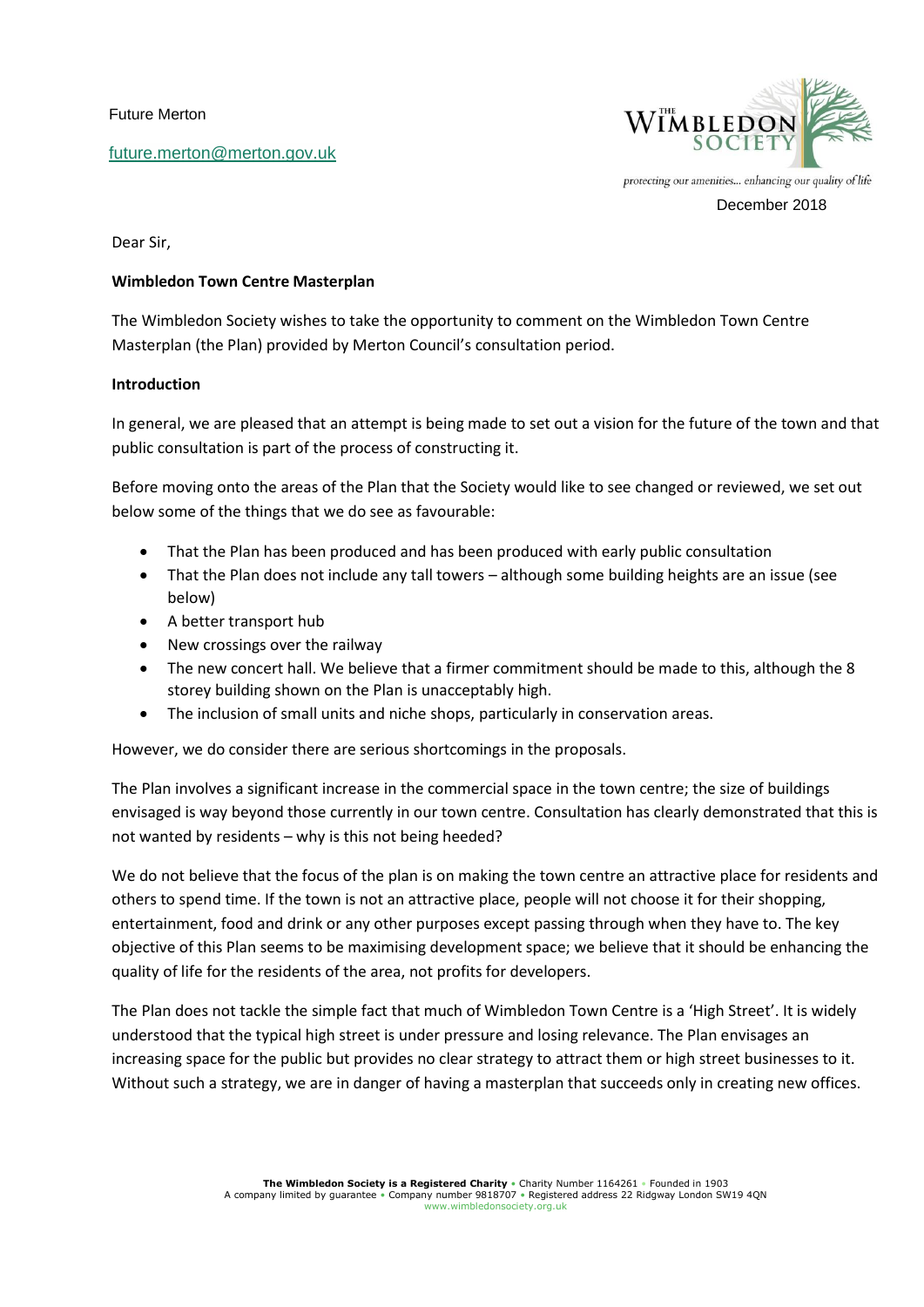

# **General Comments**

Many of the features of the Plan are heavily influenced by Cross Rail 2 (CR2). The ability to fund e.g. new railway bridges is perhaps heavily dependent on CR2. It is not clear how the buildings over the tracks are impacted by CR2. The worst case scenario is that CR2 is postponed or 'shelved' delaying until an unknown day CR2 development and making other developments almost impossible as they would interfere with CR2 plans. Given the strong possibilities of cancellation or deferral of CR2, we believe a stronger indication of what would be done then should be given. We need a plan that has no CR2 in it, and that can then be adapted if/when CR2 is given the go ahead.

The Plan provides no options. For example an option to remain as a major town centre should be considered. This may be a better way of discovering the public's opinion on key issues.

The Plan shows no numbers. We appreciate that any numbers would be highly provisional, but in consultation, a view of how much new office, shop, and other commercial space would be created, as well as how many new dwellings, would be helpful.

The Plan makes reference to ensuring the architectural quality of new buildings in the town centre. The authors must be aware that existing planning controls make this impossible to achieve and should not include such assertions in their consultations.

# **Commercial Expansion and Metropolitan Centre Status**

The Plan envisages considerable expansion of the commercial development of the town centre, taking the area from Major Town Centre to Metropolitan Centre status. It makes no case for this change and it is not at all clear what benefits it would bring. There is no indication that public consultation favoured large scale commercial development. Whilst agreeing that modest expansion may be desirable, we believe that the proposed extent of commercial development in Wimbledon is excessive and certainly did not gain consensus during the consultation.

We would also point out that metropolitan centres are defined as having catchments that extend over several boroughs. It is by no means clear that Wimbledon can achieve this, particularly in the area of retail for which the Plan states that the catchment is largely local.

### **Building Heights**

The Plan notes the emphasis given to the question of building heights in the public workshops. It then sets out proposed 'appropriate' building heights for the town centre. We are concerned about the use of the word 'appropriate' here; the public might well interpret it as a maximum whereas developers might treat it is the least they might expect to be allowed.

The proposed building heights in many parts of the town centre are considerably higher than those currently there. The Society is particularly concerned about the very tall buildings in the heart of the town centre and the height of the buildings on and close to the existing YMCA site. Wimbledon residents have consistently expressed dislike of tall buildings and this Plan seems to take no account of this. We believe that such building heights would seriously jeopardise the character of the town.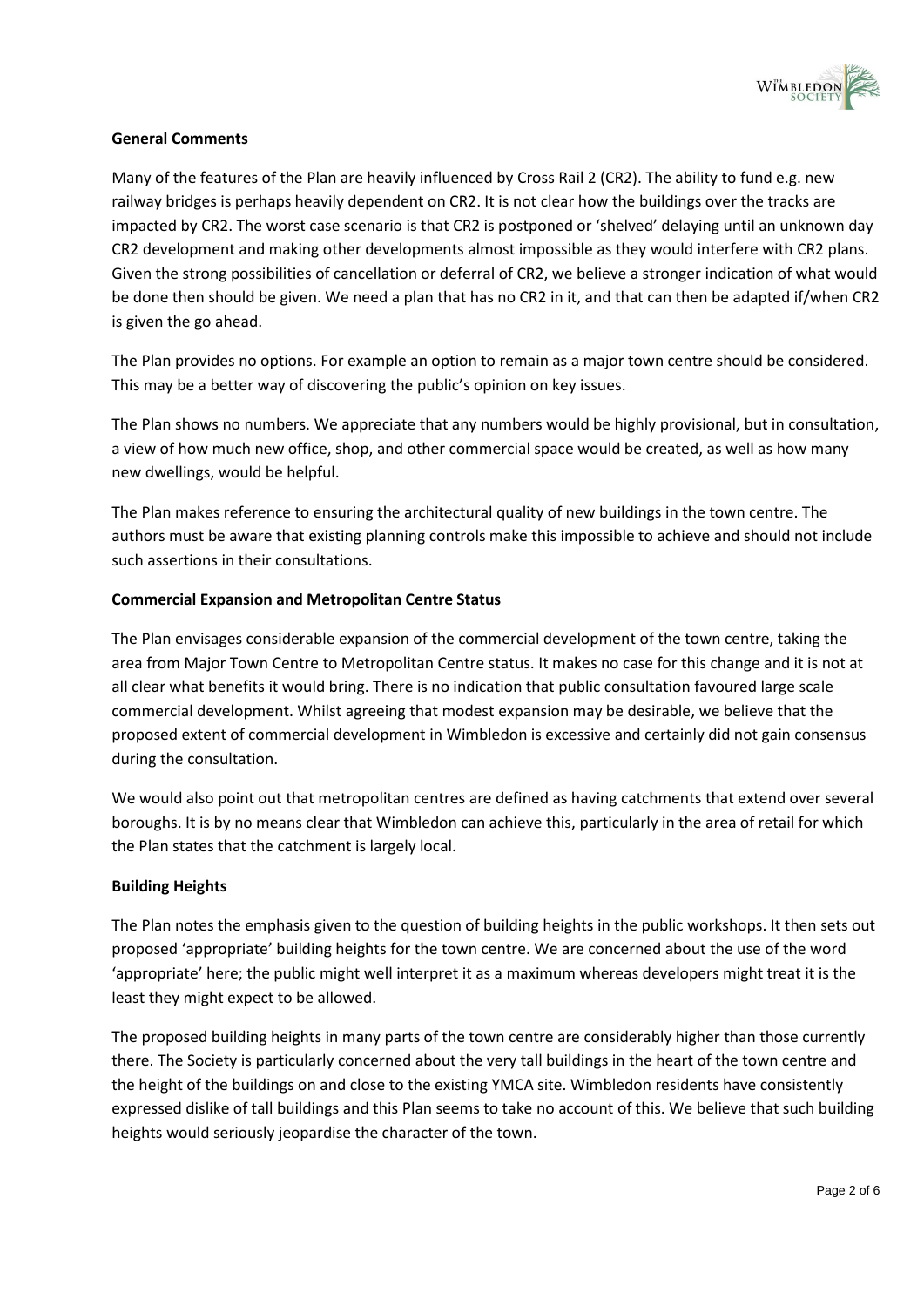

Tall buildings close to busy roads must be avoided. The canyonisation effect of tall buildings near busy roads traps pollution which is at dangerous levels in the centre of Wimbledon as it is. This Plan will make it worse and is unacceptable.

# **Traffic and parking**

Little mention is made of parking in the Plan. There is a tension in provision of car parks in town centres: on the one hand restricting parking encourages access to the town using public transport; on the other, too little parking reduces use of the town centre, and potentially increases general pollution by encouraging use of out of town facilities. The Plan needs to be clearer on parking proposals for the town centre so that adequate consultation can take place.

Addressing one specific point made regarding parking, we favour the retention of Hartfield Road car park as an underground facility.

The most significant proposed improvements to traffic management, new crossings over the railway, are dependent on CR2. There is a clear risk that CR2 will not happen and it is not clear from the Plan what alternative improvements might be made. As stated above, we believe that greater indication should be given to the implications of cancellation or deferral of CR2.

We note that pedestrianisation of the Broadway is not proposed in the Plan despite its support in workshops. Perhaps the precise details of traffic flow through the town centre are not the essential consideration but we believe that:

- The town centre is overly dominated by traffic with its attendant danger, poor air quality and increased stress. We note that air pollution results in between 29,000 and 40,000 premature deaths annually in the  $UK<sup>1</sup>$
- Separation of pedestrians from traffic would make for a more attractive and healthy town centre

We do not believe that the Plan addresses these priorities adequately and is too resigned to the status quo. It leaves heavy traffic on the main pedestrian thoroughfares, increasing exposure to pollution, noise, inconvenience and actual and feared traffic danger. We believe that making the town centre more pedestrian friendly is essential to its future success.

The Society believes that a great improvement in the pedestrian environment can be achieved by making Hartfield Road two way and constructing the proposed new bridge in such a manner as to avoid the double bend currently in front of the Prince of Wales public house. This would enable pedestrianisation of the Broadway as well as generally improving traffic flow. We appreciate that this proposal is not without technical difficulty be believe that it can be achieved and would be a considerable improvement on the status quo.

We also note that, while workshop feedback highlighted the need to improve facilities for cyclists, there are no proposals in the Plan to achieve this.

 $\overline{a}$ 

<sup>1</sup> Prof H Barton WHO 9/18 as reported in the RTPI Journal 9/18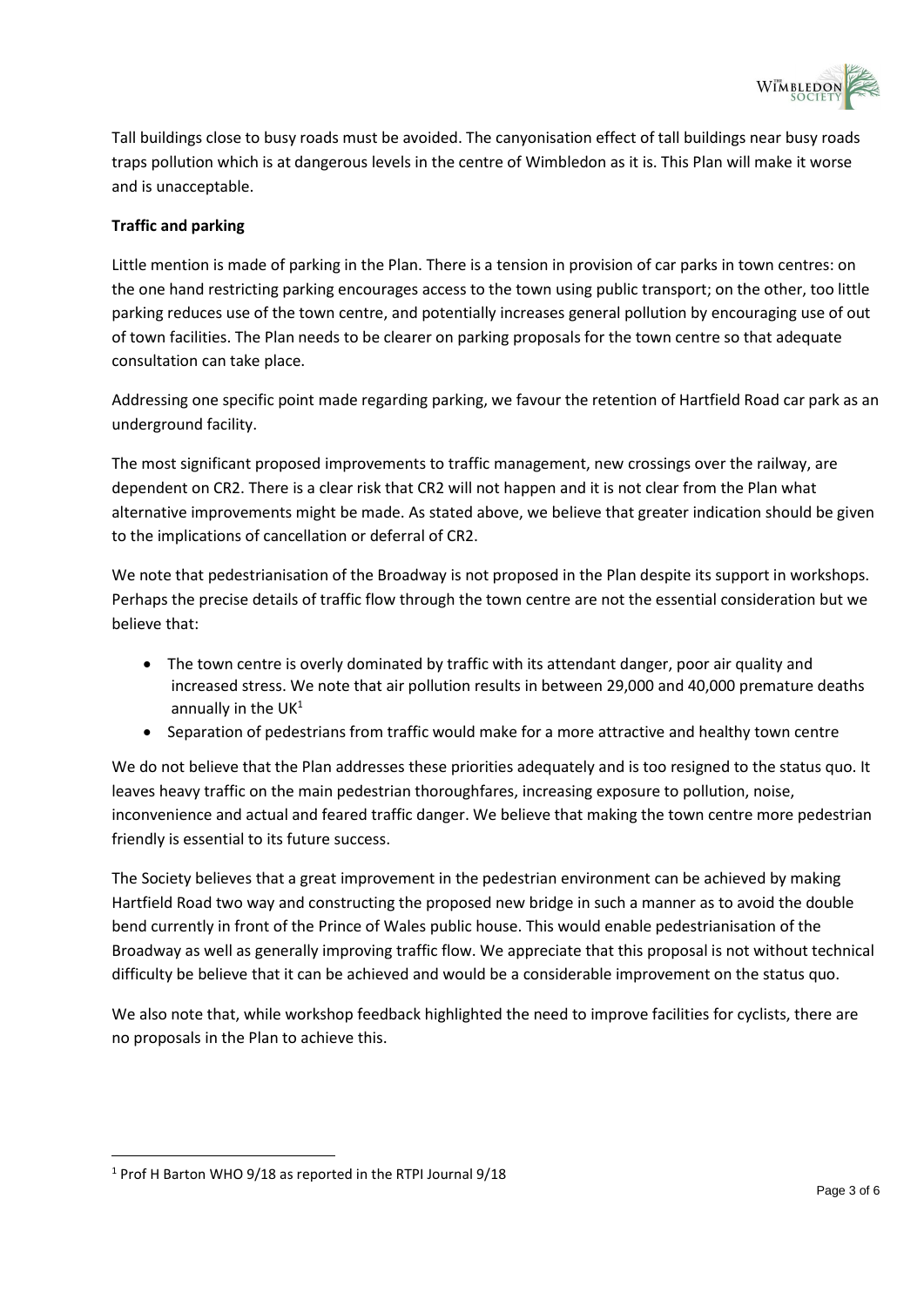

# **Sustainability and Environment**

The Plan makes no reference to such important items as energy efficiency, local energy generation, and carbon neutral development. Possibilities such as combined heat and power (CHP) are not mentioned. The vision is a once in a generation opportunity to improve the sustainability of the buildings in the town centre and the Plan completely ignores it. It should be a priority.

Air quality in our town centres is a clear issue for the public. The only proposals in the Plan to address the issue is 'greening'. Whilst appreciating that greening is a good step, it will not counteract the effects of increased building heights and more intensive activity in the town centre. The Plan needs to explicitly deal with the 'canyonisation' of the Broadway and other roads, such as Worple Road, by the proposals.

### **Character and Architectural Quality**

As stated elsewhere the proposed heights of the larger buildings are too high to retain or enhance the character of the town centre.

The Plan does indeed have commercial, mostly office, space at its heart, and given this much greater imagination will be required to produce a Plan with character. This needs to go further than merely conserving some of the better buildings in the town centre. The Plan must include imaginative buildings on a human scale and include useful open spaces. We believe more work is required on these aspects.

# **Retail Offering and Street Frontages**

The Plan, rightly in our view, seeks to include 'active frontages' to all buildings in the town centre. It also increases the amount of frontages available: the use of mews off the Broadway and St. Marks Place, the 'Lanes' around Worple Road and new developments around the station inevitably mean that there are more frontages available.

It is not clear what activities the frontages will present. There are several mentions of independent retail, and many illustrations show pavement cafes. Removing some supermarkets was suggested – we would certainly oppose an intervention of this kind, supermarkets are essential to some residents and bring people into the town centre. Retaining Ely's is explicitly included.

The key question here is what activities should be brought into the town centre and how are we going to attract them. Simply loading in more office space will make for a very dull town. There is acknowledgement that town centres (particularly retail) are suffering a number of issues but there is no attempt to address them. The Plan should provide some initiative and proposals in this vital aspect of our town's development.

### **Open and Public Space**

A number of new or enhanced open spaces are identified in the Plan; examples are provided on page 84. We welcome these developments, but they do not go far enough.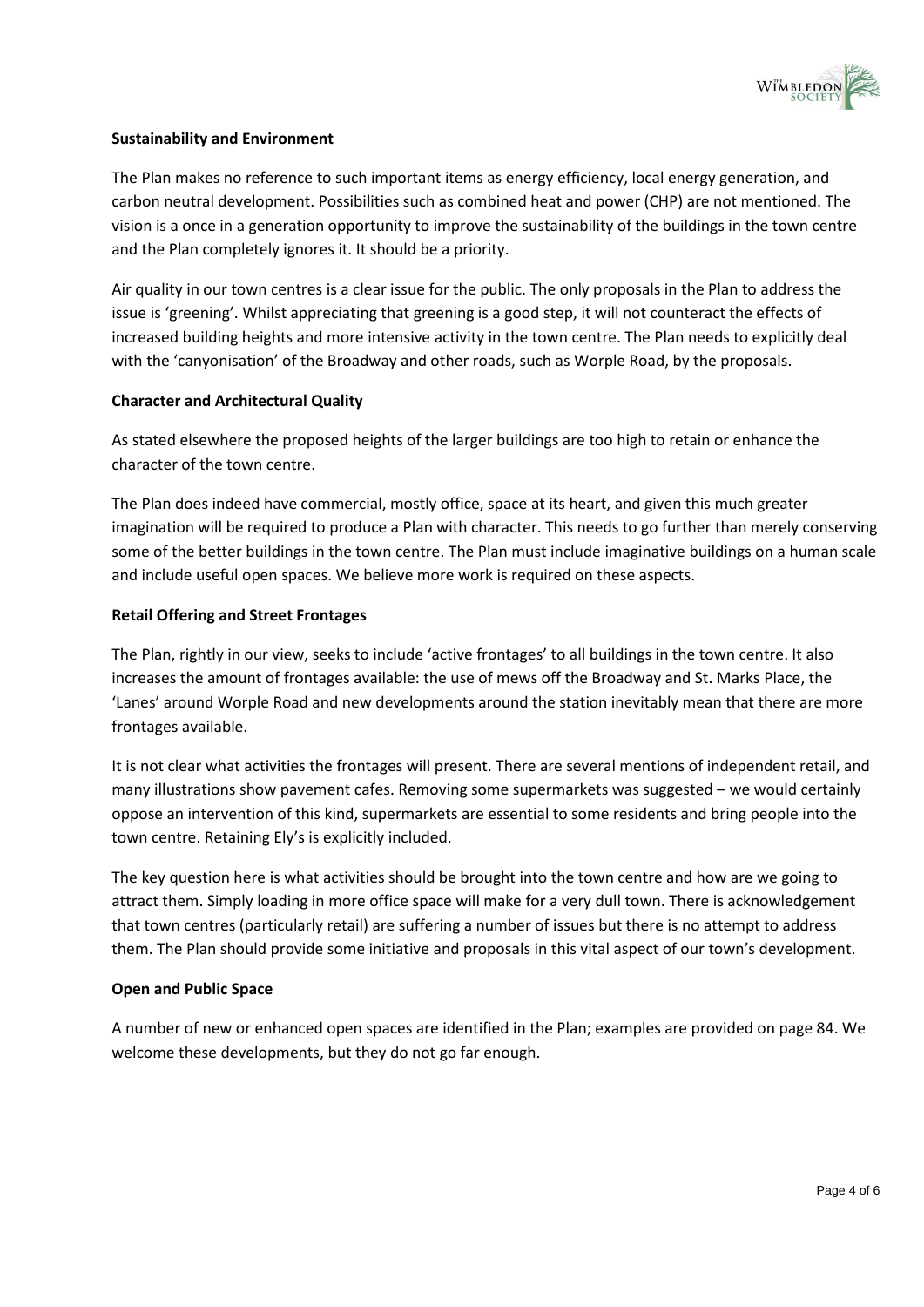

We consider that more open and public space can and should be achieved within the town. We emphasise that the objective of the Plan should be to provide an attractive and useful environment for the activities of residents and visitors. We would like to see:

- A town square. This could be located in front of the old town hall, or if the station entrance were set back, between the station and the road bridge
- Pedestrianised areas. We have already commented above that the Broadway should be pedestrianised.
- A wide walkway between the current Piazza, which should be retained, and the proposed concert hall would provide an ideal pedestrianised area and, if glazed over would be useful for markets and other activities.
- As well as more open public space, additional covered public space should be included in the Plan, this should provide space for suitable activities (e.g. markets, entertainment, screening of events)

### **Phasing**

The phasing of the developments is not set out in the document, although some indication is given where, for example, building is intended to take place during or after the CR2 construction. We understand that detailed phasing is not possible at this stage, but some indication of which developments are seen as early, middle or late developments is essential: we do not want a Plan that leaves improvements for residents until its closing phases. They may never happen.

As a general point we would like to see some quick wins within the Plan. In this regard we mean developments that improve the character and amenity in the area. These might include enhancement of St. Marks Place and areas such as Broadway Mews. A market area could be included.

The Hartfield and Victoria neighbourhood is obviously an area that is not impacted by CR2 and might be considered as an early start from a scheduling perspective. We would like to see enhancement of local amenities as part of this development. This should include retention of existing cinemas and fitness facilities, enhancement of the Piazza and open spaces as well as the proposed new concert hall. As such, it would enhance the amenity and attractiveness of the area rather than simply providing extra office space.

The most significant open space proposed in the Plan is in Dundonald Yards. This will clearly not happen until after CR2 is complete. That is to say it is a long way off and may not happen at all. It is essential that new open space is part of the development process – developers will not come back to construct open space once developments are complete. We also believe that residents should gain the benefits of open space earlier than the Plan implies. Additional open space is also created when roads are pedestrianised.

# **Conclusions**

The plans vision and key strategy is set out on page 81 of the document:

*"to maintain and build on [Wimbledon's] current vitality and viability as one of London's major town centre, improving the transport interchange, with more business and professional services and quality shops, balanced with community, leisure, arts, culture and associated facilities including tourism, achieving a noticeable uplift in the quality of the centre."*